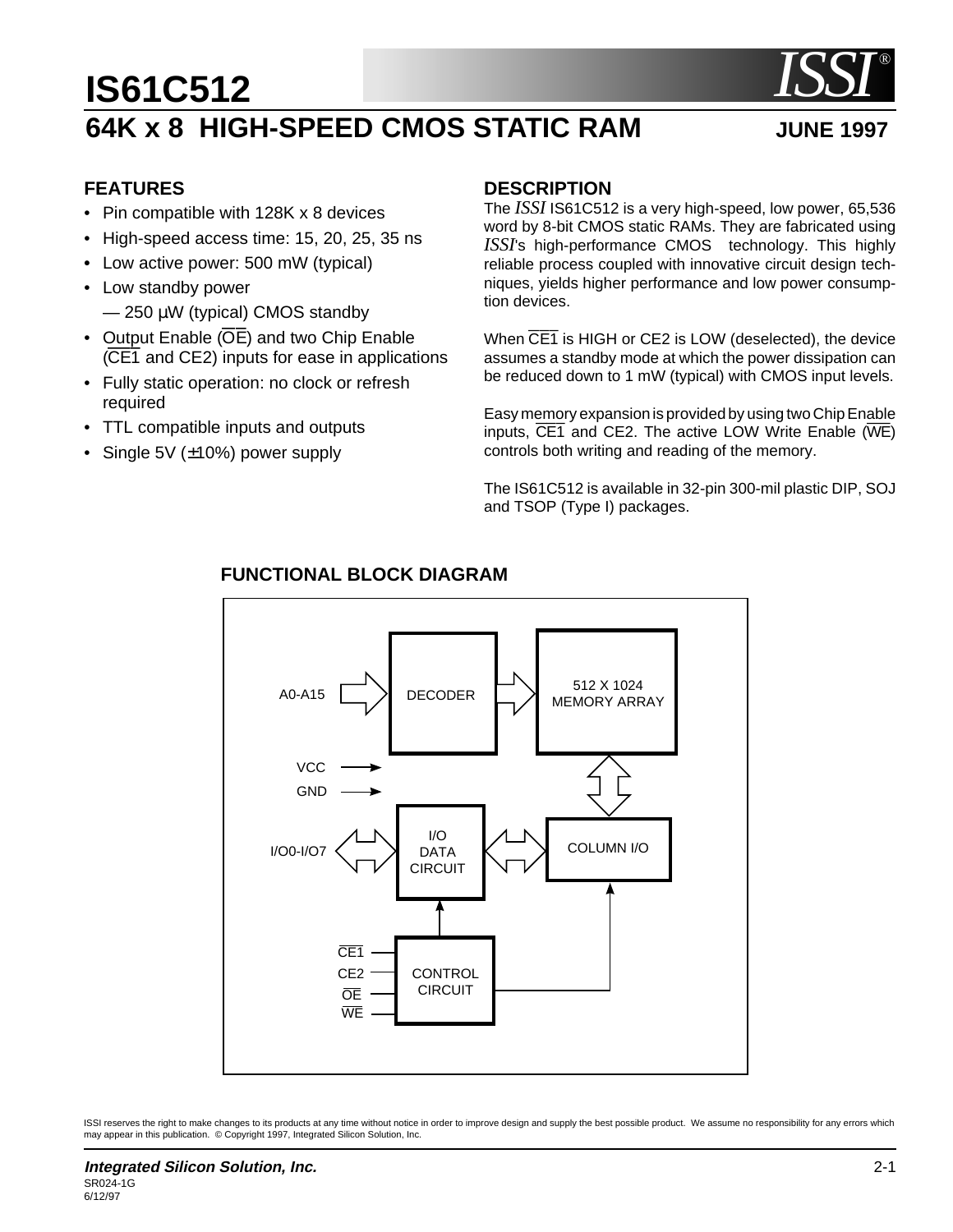

#### **PIN CONFIGURATION 32-Pin DIP and SOJ**

| NC             | 1              | <b>VCC</b><br>32       |
|----------------|----------------|------------------------|
| NC.            | $\overline{2}$ | A15<br>31              |
| A14            | 3              | CE <sub>2</sub><br>30  |
| A12            | 4              | <b>WE</b><br>29        |
| A7             | 5              | A13<br>28              |
| A6             | 6              | A <sub>8</sub><br>27   |
| A5             | 7              | A <sub>9</sub><br>26   |
| A4             | 8              | A11<br>25              |
| A <sub>3</sub> | 9              | <b>OE</b><br>24        |
| A2             | 10             | A10<br>23              |
| A <sub>1</sub> | 11             | $\overline{CE1}$<br>22 |
| A <sub>0</sub> | 12             | I/O7<br>21             |
| I/O0           | 13             | I/O6<br>20             |
| I/O1           | 14             | I/O5<br>19             |
| I/O2           | 15             | I/O4<br>18             |
| <b>GND</b>     | 16             | I/O3<br>17             |
|                |                |                        |

### **PIN CONFIGURATION 32-Pin TSOP**

| A11             |                | <b>OE</b><br>32       |
|-----------------|----------------|-----------------------|
| A <sub>9</sub>  | $\overline{2}$ | A10<br>31             |
| A <sub>8</sub>  | 3              | CE <sub>1</sub><br>30 |
| A13             | 4              | I/O7<br>29            |
| WE              | 5              | I/O6<br>28            |
| CE <sub>2</sub> | 6              | I/O5<br>27            |
| A15             | $\overline{7}$ | I/O4<br>26            |
| <b>VCC</b>      | 8              | I/O3<br>25            |
| NC              | 9              | <b>GND</b><br>24      |
| NC              | 10             | I/O2<br>23            |
| A14             | 11             | I/O1<br>22            |
| A12             | 12             | I/O0<br>21            |
| A7              | 13             | 20<br>A <sub>0</sub>  |
| A <sub>6</sub>  | 14             | 19<br>A <sub>1</sub>  |
| A <sub>5</sub>  | 15             | A2<br>18              |
| A4              | 16             | A <sub>3</sub><br>17  |

### **PIN DESCRIPTIONS**

| A0-A15                   | <b>Address Inputs</b> |
|--------------------------|-----------------------|
| $\overline{CE1}$         | Chip Enable 1 Input   |
| CE <sub>2</sub>          | Chip Enable 2 Input   |
| $\overline{\mathsf{OE}}$ | Output Enable Input   |
| WE                       | Write Enable Input    |
| $I/OO-I/O7$              | Input/Output          |
| Vcc                      | Power                 |
| <b>GND</b>               | Ground                |

### **TRUTH TABLE**

| <b>Mode</b>            | WE | CE <sub>1</sub> | CE <sub>2</sub> | ŌĒ | I/O Operation | <b>Vcc Current</b> |
|------------------------|----|-----------------|-----------------|----|---------------|--------------------|
| Not Selected           |    |                 |                 |    | High-Z        | ISB1, ISB2         |
| (Power-down)           |    |                 |                 |    | High-Z        | ISB1, ISB2         |
| <b>Output Disabled</b> | н  |                 | Н               |    | High-Z        | $lcc1$ , $lcc2$    |
| Read                   |    |                 | Н               |    | DOUT          | $lcc1$ , $lcc2$    |
| Write                  |    |                 | Н               |    | Dın           | $lcc1$ , $lcc2$    |

### **ABSOLUTE MAXIMUM RATINGS(1)**

| Symbol       | <b>Parameter</b>                     | Value            | Unit        |
|--------------|--------------------------------------|------------------|-------------|
| <b>VTFRM</b> | Terminal Voltage with Respect to GND | $-0.5$ to $+7.0$ |             |
| Tbias        | Temperature Under Bias               | $-10$ to $+85$   | $^{\circ}C$ |
| Tstg         | Storage Temperature                  | $-65$ to $+150$  | °C          |
| Pт           | <b>Power Dissipation</b>             | 1.5              | W           |
| Ιουτ         | DC Output Current (LOW)              | 20               | mA          |

#### **Notes:**

1. Stress greater than those listed under ABSOLUTE MAXIMUM RATINGS may cause permanent damage to the device. This is a stress rating only and functional operation of the device at these or any other conditions above those indicated in the operational sections of this specification is not implied. Exposure to absolute maximum rating conditions for extended periods may affect reliability.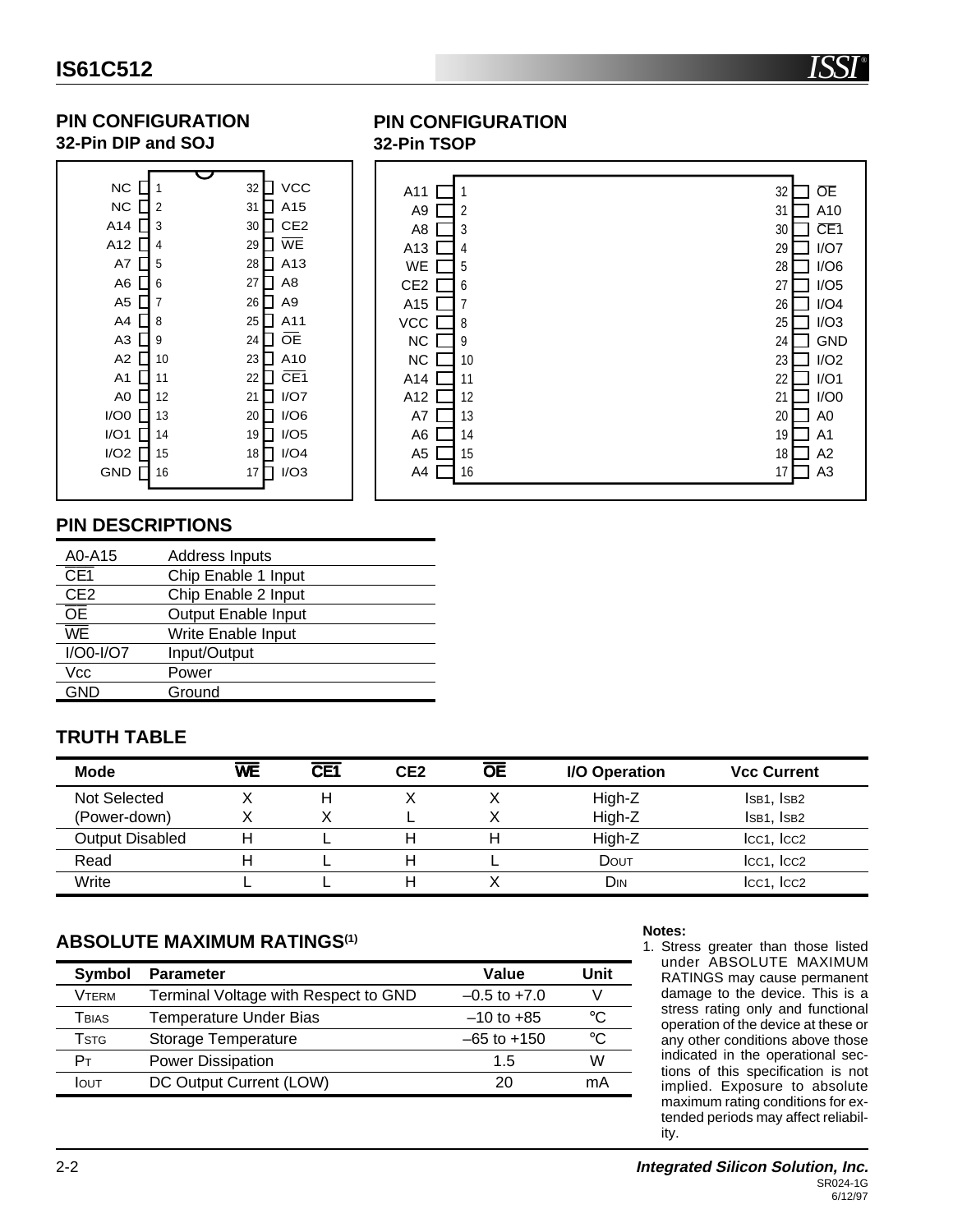### **OPERATING RANGE**

| Range      | <b>Ambient Temperature</b>          | Vcc           |
|------------|-------------------------------------|---------------|
| Commercial | $0^{\circ}$ C to +70 $^{\circ}$ C   | $5V \pm 10\%$ |
| Industrial | $-40^{\circ}$ C to +85 $^{\circ}$ C | $5V + 10%$    |

### **DC ELECTRICAL CHARACTERISTICS** (Over Operating Range)

| Symbol                | Parameter                        | <b>Test Conditions</b>                         | Min.   | Max.        | Unit |
|-----------------------|----------------------------------|------------------------------------------------|--------|-------------|------|
| <b>V</b> он           | <b>Output HIGH Voltage</b>       | $Vcc = Min.,$ $IOH = -4.0 mA$                  | 2.4    |             |      |
| VOL                   | <b>Output LOW Voltage</b>        | $Vcc = Min., IoL = 8.0 mA$                     |        | 0.4         |      |
| <b>V<sub>IH</sub></b> | Input HIGH Voltage               |                                                | 2.2    | $Vec + 0.5$ | V    |
| VIL                   | Input LOW Voltage <sup>(1)</sup> |                                                | $-0.3$ | 0.8         |      |
| Iц                    | Input Leakage                    | $GND \leq V_{IN} \leq V_{CC}$                  | $-2$   | 2           | μA   |
| <b>ILO</b>            | Output Leakage                   | $GND \leq V$ OUT $\leq V$ CC, Outputs Disabled | $-2$   | 2           | μA   |

#### **Notes:**

1.  $V_{IL} = -3.0V$  for pulse width less than 10 ns.

### POWER SUPPLY CHARACTERISTICS<sup>(1)</sup> (Over Operating Range)

| Symbol           | <b>Parameter</b>                               | <b>Test Conditions</b>                                                                                                                                          |              | Min. | $-15$ ns<br>Max. | $-20$ ns<br>Min. Max. | Min. | $-25$ ns<br>Max. | Min. | $-35$ ns<br>Max. | Unit     |
|------------------|------------------------------------------------|-----------------------------------------------------------------------------------------------------------------------------------------------------------------|--------------|------|------------------|-----------------------|------|------------------|------|------------------|----------|
| Icc <sub>1</sub> | Vcc Operating<br><b>Supply Current</b>         | $Vcc = Max.$<br>$I$ out = 0 mA, $f = 0$                                                                                                                         | Com.<br>Ind. |      | 70               | 70<br>90              |      | 70<br>90         |      | 70<br>90         | mA       |
| cc2              | Vcc Dynamic Operating<br><b>Supply Current</b> | $Vcc = Max.$<br>$I_{\text{OUT}} = 0$ mA, $f = f_{\text{MAX}}$                                                                                                   | Com.<br>Ind. |      | 125              | 115<br>135            |      | 105<br>125       | —    | 90<br>115        | mA       |
| ISB <sub>1</sub> | <b>TTL Standby Current</b><br>(TTL Inputs)     | $Vcc = Max.$<br>$V_{IN} = V_{IH}$ or $V_{IL}$<br>$\overline{CE1} \geq V_{\text{IH}}$ or<br>$CE2 \leq VIL$ , $f = 0$                                             | Com.<br>Ind. |      | 25               | 25<br>30              |      | 25<br>30         |      | 25<br>30         | mA       |
| ISB <sub>2</sub> | <b>CMOS Standby</b><br>Current (CMOS Inputs)   | $Vcc = Max.$<br>$\overline{\text{CE1}} \geq \text{Vcc} - 0.2\text{V}$ ,<br>$CE2 \leq 0.2V$ ,<br>$V_{IN} \geq V_{CC} - 0.2V$ , or<br>$V_{IN} \le 0.2V$ , $f = 0$ | Com.<br>Ind. |      | 750              | 750                   |      | 750              |      | 750              | μA<br>mA |

#### **Notes:**

1. At  $f = f_{MAX}$ , address and data inputs are cycling at the maximum frequency,  $f = 0$  means no input lines change.

### **CAPACITANCE(1,2)**

| <b>Symbol</b> | <b>Parameter</b>          | <b>Conditions</b>     | Max. | Unit |
|---------------|---------------------------|-----------------------|------|------|
| Cin           | Input Capacitance         | $V_{IN} = 0V$         |      | рF   |
| $C$ OUT       | <b>Output Capacitance</b> | $V_{\text{OUT}} = 0V$ |      | рF   |

#### **Notes:**

1. Tested initially and after any design or process changes that may affect these parameters.

2. Test conditions:  $TA = 25^{\circ}C$ ,  $f = 1$  MHz,  $Vcc = 5.0V$ .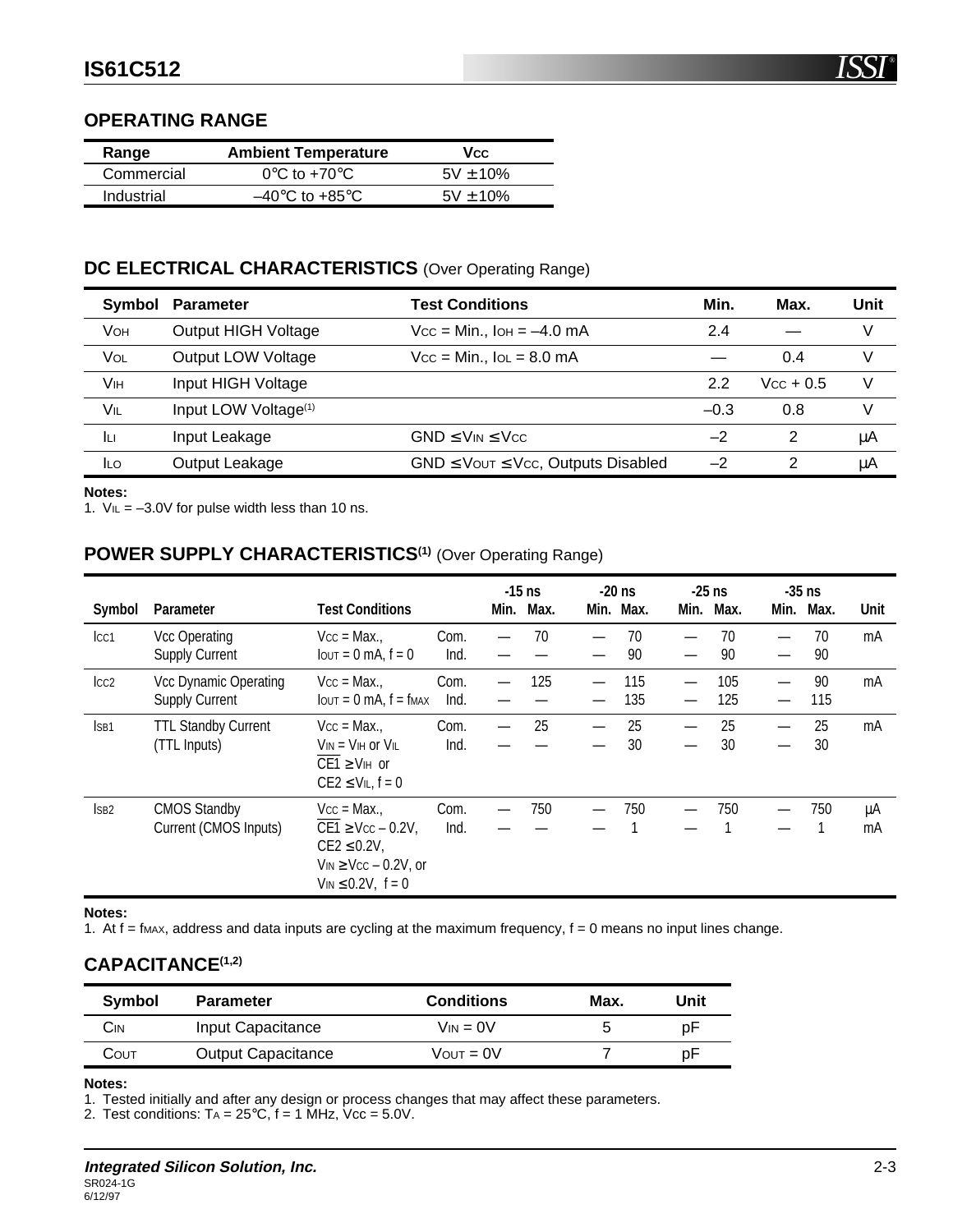# **READ CYCLE SWITCHING CHARACTERISTICS(1)** (Over Operating Range)

|                          |                             | $-15$ ns       |      | $-20$ ns     |      | $-25$ ns     |      | $-35$ ns     |      |             |
|--------------------------|-----------------------------|----------------|------|--------------|------|--------------|------|--------------|------|-------------|
| Symbol                   | <b>Parameter</b>            | Min.           | Max. | Min.         | Max. | Min.         | Max. | Min.         | Max. | <b>Unit</b> |
| trc                      | Read Cycle Time             | 15             |      | 20           |      | 25           |      | 35           |      | ns          |
| taa                      | Address Access Time         |                | 15   |              | 20   |              | 25   |              | 35   | ns          |
| toha                     | Output Hold Time            | 3              |      | 3            |      | 3            |      | 3            |      | ns          |
| t <sub>ACE1</sub>        | <b>CE1 Access Time</b>      |                | 15   |              | 20   |              | 25   |              | 35   | ns          |
| t <sub>ACE2</sub>        | CE2 Access Time             |                | 15   |              | 20   |              | 25   |              | 35   | ns          |
| <b>t</b> DOE             | <b>OE Access Time</b>       |                |      |              | 8    |              | 9    |              | 12   | ns          |
| $t$ LZOE <sup>(2)</sup>  | OE to Low-Z Output          | $\mathbf{0}$   |      | $\mathbf{0}$ |      | $\mathbf{0}$ |      | $\mathbf{0}$ |      | ns          |
| $t$ HZOE $(2)$           | OE to High-Z Output         | 0              | 6    | 0            | 9    | $\mathbf{0}$ | 10   | 0            | 12   | ns          |
| $t$ LZCE1 <sup>(2)</sup> | CE1 to Low-Z Output         | $\overline{2}$ |      | 3            |      | 3            |      | 3            |      | ns          |
| $t$ LZCE2 <sup>(2)</sup> | CE2 to Low-Z Output         | $\overline{2}$ |      | 3            |      | 3            |      | 3            |      | ns          |
| $t$ HZCE $(2)$           | CE1 or CE2 to High-Z Output | $\mathbf 0$    | 8    | $\mathbf{0}$ | 9    | 0            | 10   | $\mathbf{0}$ | 12   | ns          |
| $[PU^{(3)}]$             | CE1 or CE2 to Power-Up      | 0              |      | 0            |      | $\mathbf{0}$ |      | $\mathbf{0}$ |      | ns          |
| $tpD^{(3)}$              | CE1 or CE2 to Power-Down    |                | 12   |              | 18   |              | 20   |              | 20   | ns          |

#### **Notes:**

1. Test conditions assume signal transition times of 5 ns or less, timing reference levels of 1.5V, input pulse levels of 0 to 3.0V and output loading specified in Figure 1a.

2. Tested with the load in Figure 1b. Transition is measured ±500 mV from steady-state voltage. Not 100% tested.

3. Not 100% tested.

### **AC TEST CONDITIONS**

| <b>Parameter</b>                               | Unit                  |
|------------------------------------------------|-----------------------|
| Input Pulse Level                              | $0V$ to $3.0V$        |
| Input Rise and Fall Times                      | 3 <sub>ns</sub>       |
| Input and Output Timing<br>and Reference Level | 1.5V                  |
| Output Load                                    | See Figures 1a and 1b |

### **AC TEST LOADS**

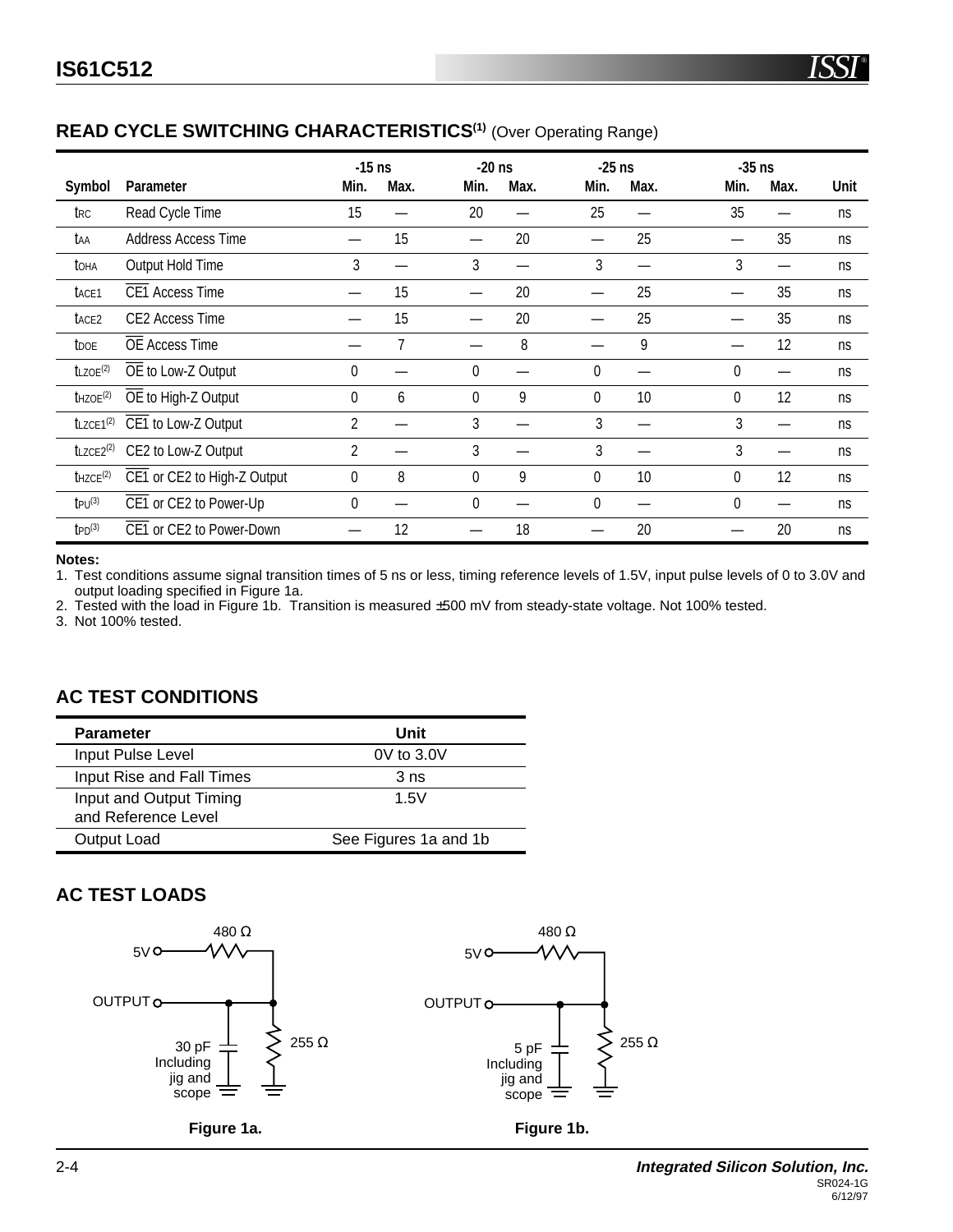### **AC WAVEFORMS**

### **READ CYCLE NO. 1(1,2)**



### READ CYCLE NO. 2<sup>(1,3)</sup>



#### **Notes:**

- 1. WE is HIGH for a Read Cycle.
- 2. The device is continuously selected.  $\overline{OE}$ ,  $\overline{CE1}$  = V<sub>IL</sub>, CE2 = V<sub>IH</sub>.
- 3. Address is valid prior to or coincident with CE1 LOW and CE2 HIGH transitions.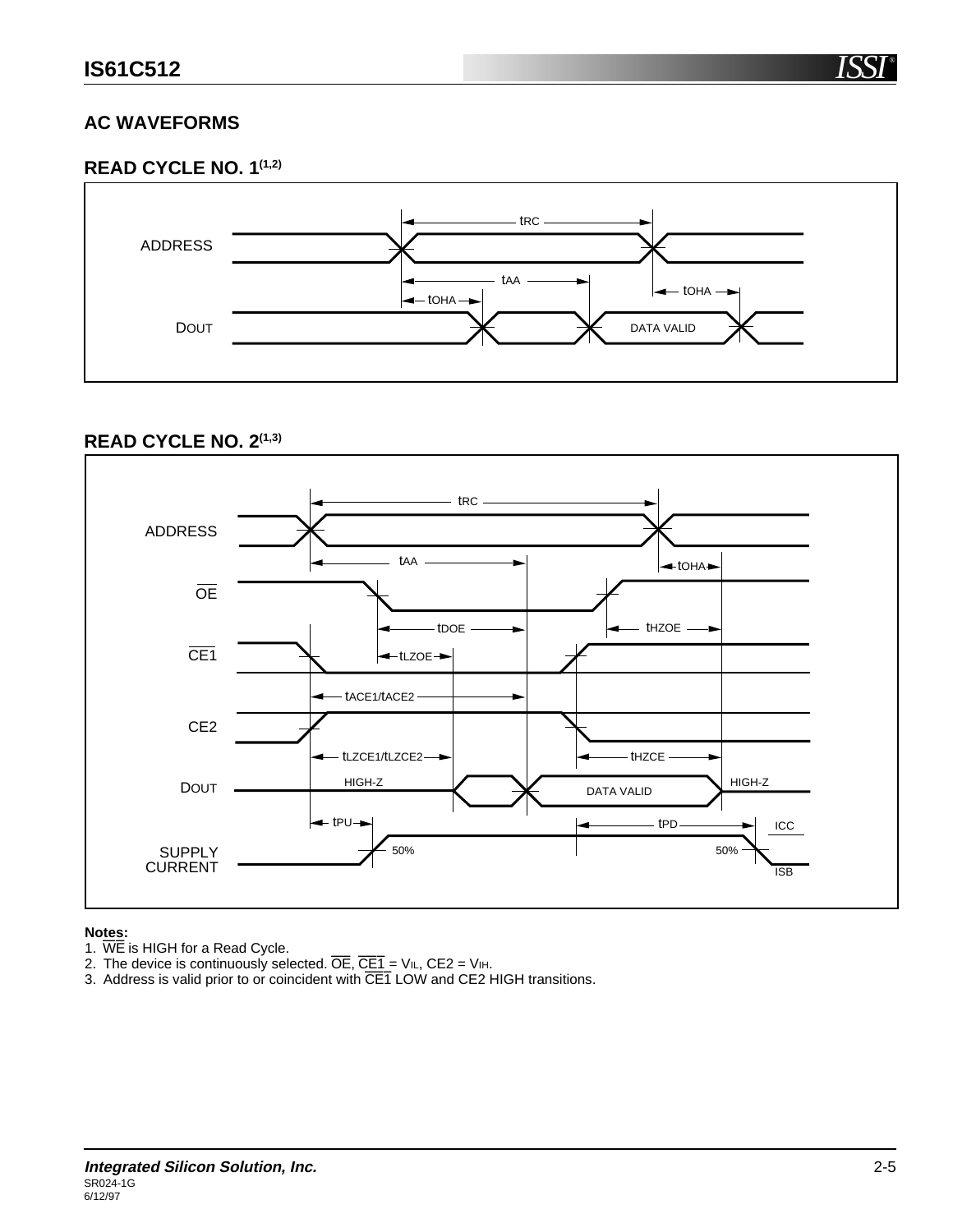### **WRITE CYCLE SWITCHING CHARACTERISTICS<sup>(1,3)</sup> (Over Operating Range)**

|                          |                                 | $-15$ ns       |      | $-20$ ns       |      | $-25$ ns     | $-35$ ns       |      |      |
|--------------------------|---------------------------------|----------------|------|----------------|------|--------------|----------------|------|------|
| Symbol                   | <b>Parameter</b>                | Min.           | Max. | Min.           | Max. | Min.<br>Max. | Min.           | Max. | Unit |
| twc                      | Write Cycle Time                | 15             |      | 20             |      | 25           | 35             |      | ns   |
| t <sub>sce1</sub>        | CE1 to Write End                | 12             |      | 15             |      | 20           | 30             |      | ns   |
| tsc <sub>E2</sub>        | CE2 to Write End                | 12             |      | 15             |      | 20           | 30             |      | ns   |
| taw                      | Address Setup Time to Write End | 12             |      | 15             |      | 20           | 30             |      | ns   |
| tha                      | Address Hold from Write End     | $\mathbf{0}$   |      | 0              |      | 0            | $\theta$       |      | ns   |
| tsa                      | Address Setup Time              | 0              |      | 0              |      | $\mathbf{0}$ | $\Omega$       |      | ns   |
| $t$ <sub>PWE</sub> $(4)$ | WE Pulse Width                  | 10             |      | 12             |      | 15           | 20             |      | ns   |
| tsp                      | Data Setup to Write End         | 8              |      | 10             |      | 12           | 15             |      | ns   |
| thd                      | Data Hold from Write End        | $\theta$       |      | 0              |      | $\mathbf{0}$ | $\theta$       |      | ns   |
| $t$ HZWE $(2)$           | WE LOW to High-Z Output         |                |      |                | 10   | 12           |                | 8    | ns   |
| $t$ LZWE <sup>(2)</sup>  | WE HIGH to Low-Z Output         | $\overline{2}$ |      | $\overline{2}$ |      | 2            | $\overline{2}$ |      | ns   |

#### **Notes:**

1. Test conditions assume signal transition times of 5 ns or less, timing reference levels of 1.5V, input pulse levels of 0 to 3.0V and output loading specified in Figure 1a.

2. Tested with the load in Figure 1b. Transition is measured ±500 mV from steady-state voltage. Not 100% tested.

3. The internal write time is defined by the overlap of  $\overline{\text{CE1}}$  LOW, CE2 HIGH and WE LOW. All signals must be in valid states to initiate a Write, but any one can go inactive to terminate the Write. The Data Input Setup and Hold timing are referenced to the rising or falling edge of the signal that terminates the write.

4. Tested with OE HIGH.

## **AC WAVEFORMS**

## **WRITE CYCLE NO. 1 (**WE **Controlled)(1,2)**

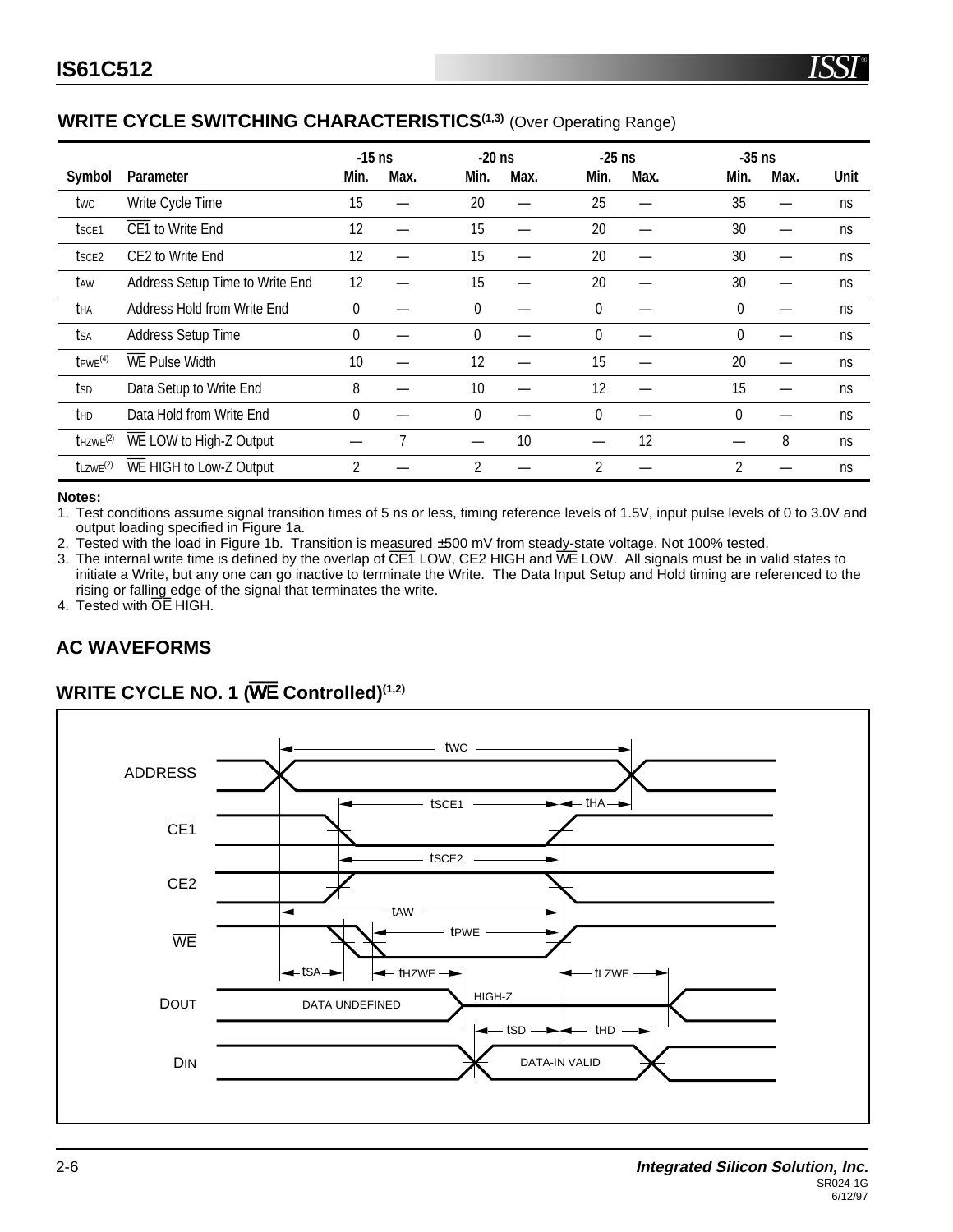## **WRITE CYCLE NO. 2 (**CE1**, CE2 Controlled)(1,2)**



#### **Notes:**

1. The internal write time is defined by the overlap of  $\overline{C}\overline{E1}$  LOW, CE2 HIGH and WE LOW. All signals must be in valid states to initiate a Write, but any one can go inactive to terminate the Write. The Data Input Setup and Hold timing are referenced to the rising or falling edge of the signal that terminates the write.

2. I/O will assume the High-Z state if  $\overline{OE}$  = HIGH.

### **ORDERING INFORMATION: IS61C512 Commercial Range: 0**°**C to + 70**°**C**

| Speed (ns) | <b>Order Part No.</b> | Package             |
|------------|-----------------------|---------------------|
| 15         | IS61C512-15J          | 300-mil SOJ         |
| 15         | IS61C512-15N          | 300-mil Plastic DIP |
| 15         | IS61C512-15T          | TSOP (Type I)       |
| 20         | IS61C512-20J          | 300-mil SOJ         |
| 20         | IS61C512-20N          | 300-mil Plastic DIP |
| 20         | IS61C512-20T          | TSOP (Type I)       |
| 25         | IS61C512-25J          | 300-mil SOJ         |
| 25         | IS61C512-25N          | 300-mil Plastic DIP |
| 25         | IS61C512-25T          | TSOP (Type I)       |
| 35         | IS61C512-35J          | 300-mil SOJ         |
| 35         | IS61C512-35N          | 300-mil Plastic DIP |
| 35         | IS61C512-35T          | TSOP (Type I)       |

# **ORDERING INFORMATION: IS61C512 Industrial Range: –40**°**C to + 85**°**C**

| Speed (ns) | <b>Order Part No.</b> | Package             |
|------------|-----------------------|---------------------|
| 15         | IS61C512-15JI         | 300-mil SOJ         |
| 15         | IS61C512-15NI         | 300-mil Plastic DIP |
| 15         | IS61C512-15TI         | TSOP (Type I)       |
| 20         | IS61C512-20JI         | 300-mil SOJ         |
| 20         | IS61C512-20NI         | 300-mil Plastic DIP |
| 20         | IS61C512-20TI         | TSOP (Type I)       |
| 25         | IS61C512-25JI         | 300-mil SOJ         |
| 25         | IS61C512-25NI         | 300-mil Plastic DIP |
| 25         | IS61C512-25TI         | TSOP (Type I)       |
| 35         | IS61C512-35JI         | 300-mil SOJ         |
| 35         | IS61C512-35NI         | 300-mil Plastic DIP |
| 35         | IS61C512-35TI         | TSOP (Type I)       |